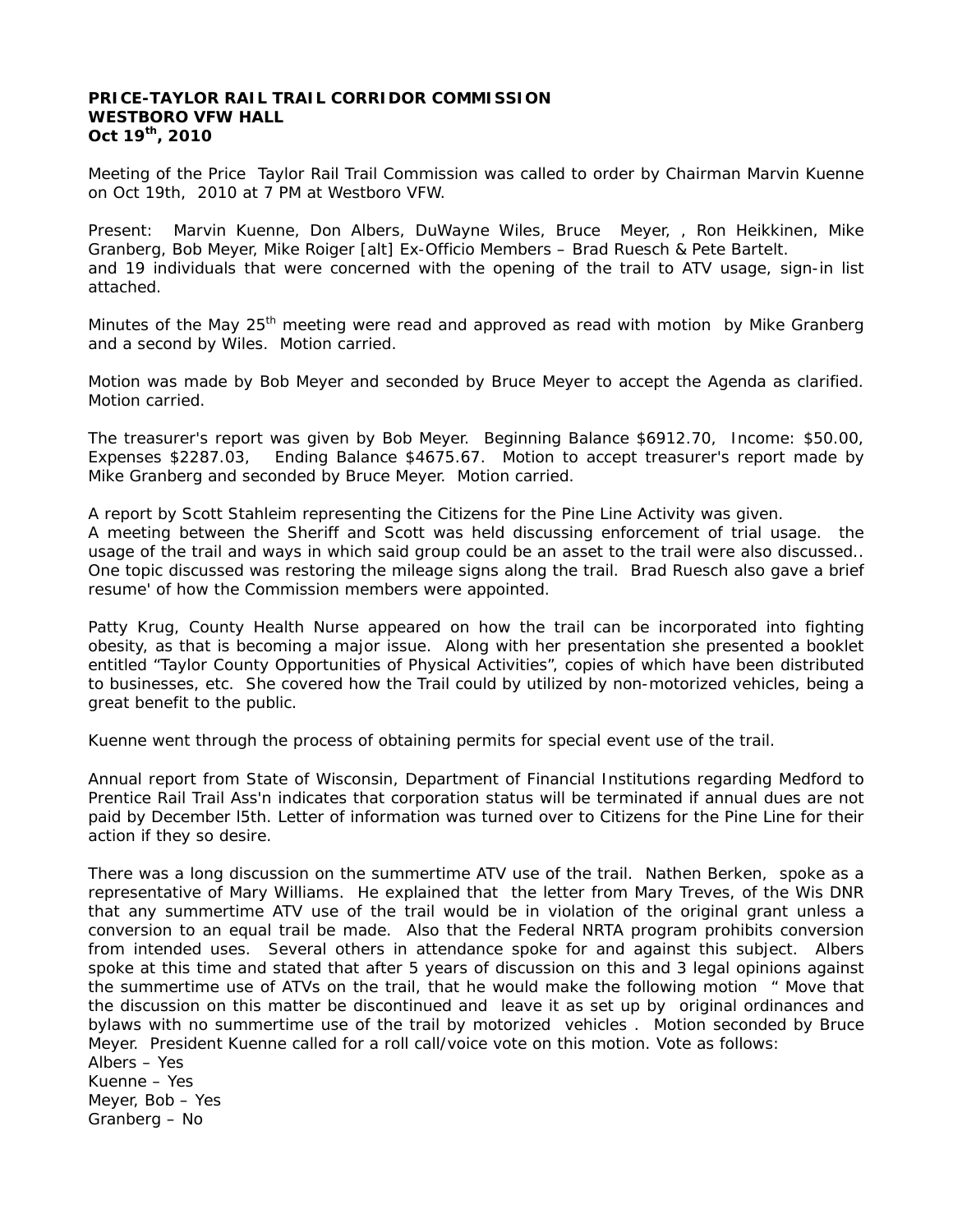Meyer, Bruce – Yes Heikkinen – Yes Wiles – Abstain Roiger – Yes

Motion passed.

Marjory Brzeskiewicz, botanist, with the Upper Chippewa Invasive Species Cooperative appeared and stated that they have several invasive species located on the Pine Line that are on their agenda. It was noted that Bartelt and Ruesch would be good contacts for her on this project.

Discussion on Fall maintenance involving trimming and brushing the corridor right of way was held. Motion by Granberg, second by Roiger to give Ruesch authority to hire a contractor with a mower on an arm for 40 hours of work at \$65.00 per hour to do said brushing and trimming, Motion carried.

Bob Meyer reported on various banks where the Commission's checking account would bear the best interest. The motion was made by Granberg, second by Wiles, to give Bob Meyer the authority to make the decision on which institution to use. Motion carried.

A report was given on the culvert on the Brandon Mercer property. Per Ruesch the culvert in question was barred; the problem taken care of.

The next meeting of Commission will be April 19, 2011.

A motion was made by Bruce Meyer,  $2^{nd}$  by Heikkinen to adjourn. Motion approved.

Submitted by: Don Albers, Secretary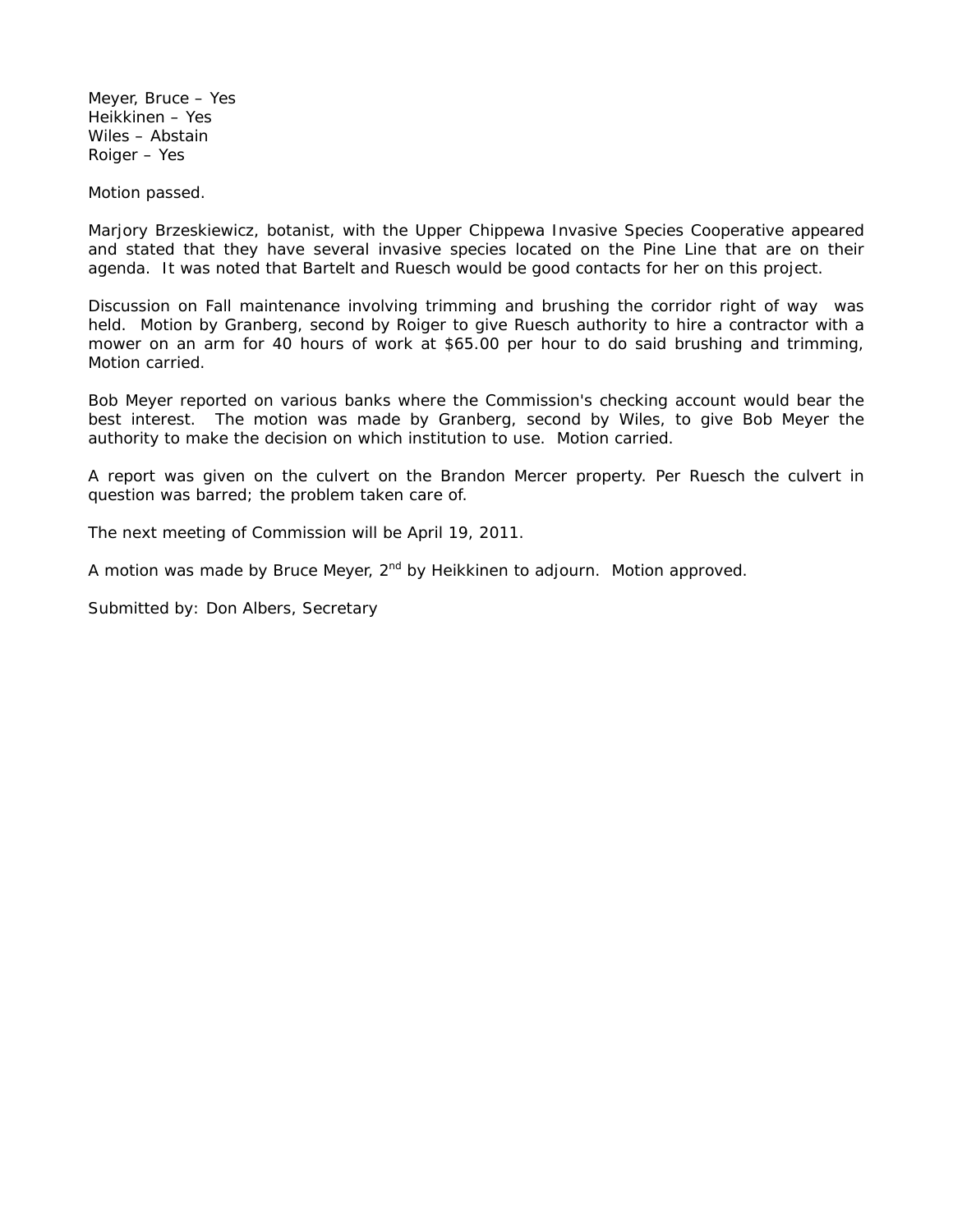Sign In Sheet, Pine Line Commission Meeting - Oct 19, 2010 **Organization or County Name**  $A^{k\leq r}$ PRICE COUNTY DUWAYNE WILES Price Co. Forestry + Parks Pete Bartelt <u>Ipice County</u> yes on Hakkinen  $ACYE$  $f^2$  R [C L .<br>4 e S UpperChippewa InvasivesCoop  $Prne$ Marjory Brzeskiewicz Toyler Upper Chip av / Friends of Pine (in P  $\mathcal{W}$  $\alpha$ Pine Line  $Sf$ a/hein Thanks of Tay lor  $\epsilon$  ott  $Co$ .  $T_Hk$ lar Vivilhe Ear l Taylor Ca  $/F$ ricydr Natson Medfund Star  $\sqrt{}$  $\theta$ ) $\alpha$ na I $\theta$  $2eV \subset$ Rue Co. Linnea Olson  $||\rangle$ Price Co /3or—  $\sim$   $\epsilon$  $\mathcal{S}$ <u>Jeffame</u>  $x_{\alpha}$   $\leftrightarrow$  $G4/6$  $S2mag$  $1155$  $zewsk$ Prentice ce Studinger laylor County Taylor County  $Diffrich$ Udreo  $40-$ TC Health Dor / Wellows Coch Navy T<br>Sourlien Price Co ATU Club ሌትት an zonerld  $\overline{\mathcal{C}}$  $\epsilon$  $\rho_{RICE}$  ( $\circ$  $N^o$  $\sigma$   $\sim$ TaylorCo ্য Tavlor  $\mathbf{c}$ na alliers ueri alber pppela  $4e<sup>5</sup>$  $44/04$  $\mathcal{O}$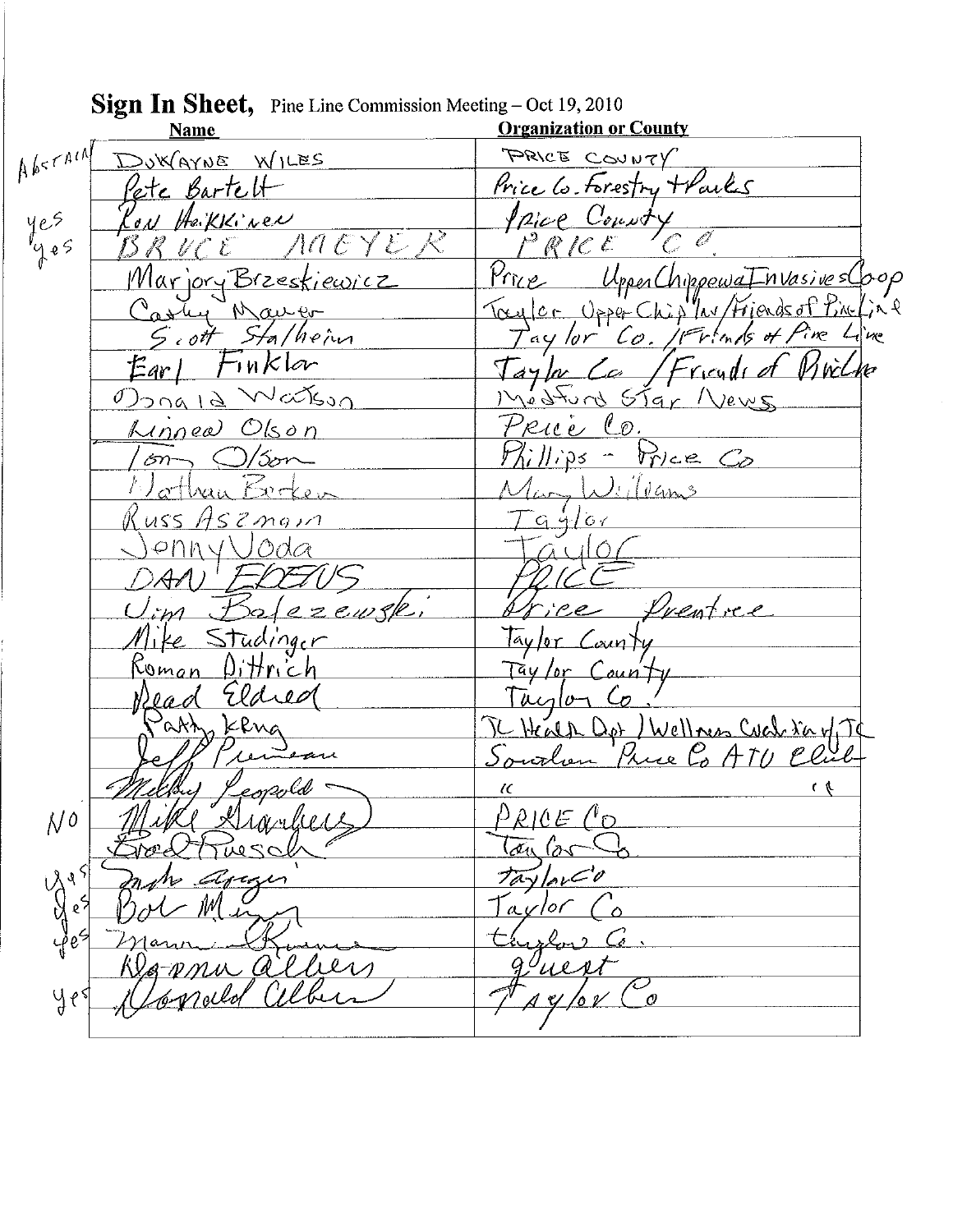#### **PRICE-TAYLOR RAIL TRAIL CORRIDOR COMMISSION WESTBORO VFW HALL May 25, 2010**

Meeting of the Price Taylor Rail Trail Commission was called to order by Chairman Marvin Kuenne on May 25, 2010 at 7 PM at Westboro VFW.

Present: Marvin Kuenne, Don Albers, DuWayne Wiles, Bruce Meyer, Dave Lemke, Ron Heikkinen, Mike Granberg, Bob Meyer, Ex-Officio Members – Brad Ruesch & Pete Bartelt. Visitors: Eric Holm, Price County Forestry and 26 individuals that were concerned with the opening of the trail to ATV usage, sign-in list attached.

The minutes of the April 20, 2010 minutes were read. The following changes were made: Correct the spelling of Graberg to Granberg and to add Jeff Peterson as the person to be contacted for beaver trapping. Motion by Wiles,  $2<sup>nd</sup>$  by Lemke to approve the minutes. Motion approved.

The treasurer's report was given by Bob Meyer. Beginning Balance \$6912.70. Ending Balance \$6912.70.

President Kuenne moved the ATV use of the trail up to the top of the agenda. There was an extensive discussion of converting the trail to 'all year round' ATV use. Letters from the Wis DNR and Corporation Counsel for Price County were read. The DNR Letter had the following comment. "If this trail would be converted from non-motorized spring/summer/fall use to ATV use it would be considered inconsistent with the intent of the stewardship program and a violation of the grant agreements as stated in the administrative rules of the program". The letter from the Price County Corporation Counsel, John W. Slaby stated "It is our opinion that this use cannot be permitted on the trail". The Price County ATV and the Philosophy Cafe Group made their comments both for and against the converting of the trail. After much discussion a motion was made by Wiles and  $2^{nd}$  by Lemke to authorize Mary Williams and Eric Holm to check on legalities of converting the trail. Motion approved.

The Central Wisconsin Tractor Club requested use of the trail on July 17 for a parade. A motion was made to allow the club to use the trail as requested by Bruce Meyer,  $2^{nd}$  by Granberg. Motion approved.

Encroachment of trail by Brandon Mercer. Kuenne, Bob Meyer and Albers inspected the site on May 25<sup>th</sup> and determined that there were no permanent structures on the right of way. A motion by Bob Meyer and  $2<sup>nd</sup>$  by Bruce Meyer to accept the use of the right of way without permanent structures. Motion approved.

Beaver trapping by Jeff Peterson was reported on.

Summer maintenance: No action. Some volunteers were working on maintenance in the Taylor County

The replacement of the culvert south of Spring Road will cost \$620 for the culvert and \$1000 for labor. Wiles moved and Heikkinen 2<sup>nd</sup> to replace the culvert. Motion approved.

Bob Meyer will check on interest rate on the checking account.

Bartelt announced that Price County is considering designating the Price County portion of the trail as a county park. The resolution will be considered by the County Board on June  $15<sup>th</sup>$ .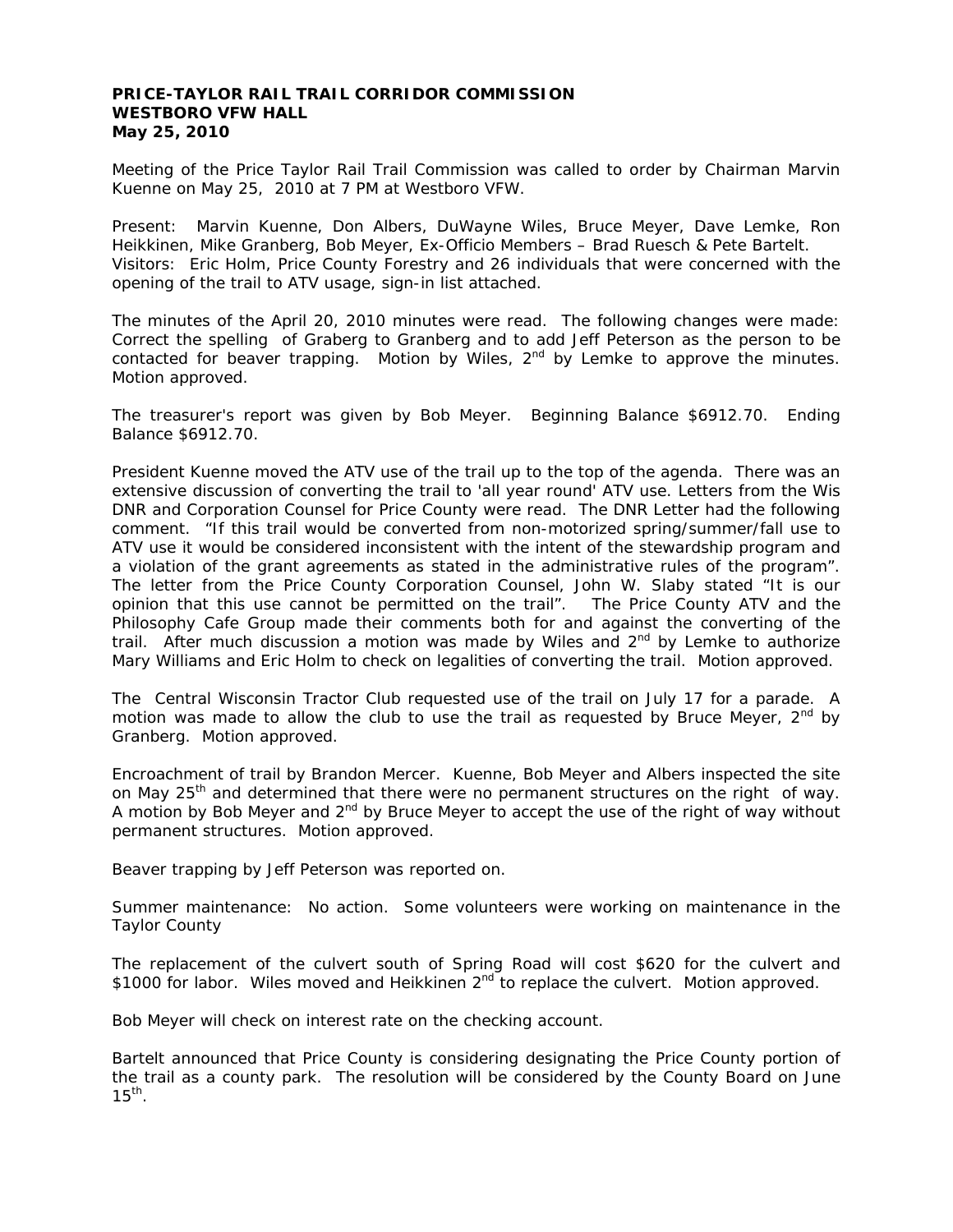A motion was made by Kuenne, 2<sup>nd</sup> by Lemke to recommend Mike Roiger as an alternate member on the Commission. Motion approved.

The next meeting is scheduled for October 19<sup>th</sup>, 2010.

A motion was made by Granberg, 2<sup>nd</sup> by Meyer to adjourn. Motion approved.

Submitted by: Don Albers, Secretary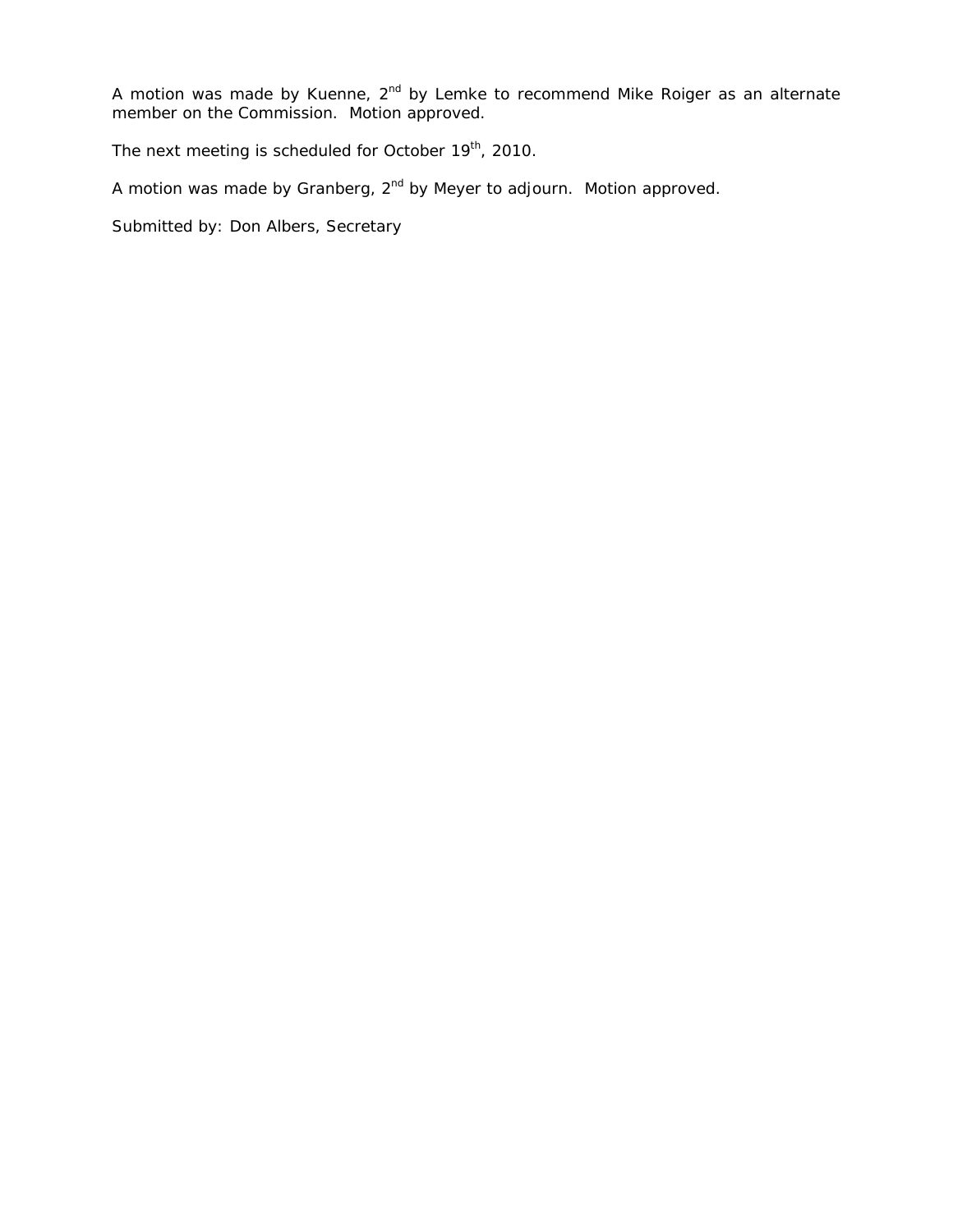**Organization or County Name**  $a$ y /ar Earl Trentler  $\overline{\mathcal{M}}$ mis Finkler Ū cw Shiftle Taylor the Marver  $L_{\text{b}72}$  $x + A F V A S S O C$ .  $\vee$  IRASC Van Milliarry ottire " M*ODOR*A Stan revs /<br>13 t beia  $4y/o$ Mnto.  $267$ 1Ze. *PRENTICE* costsl. Prentice  $\alpha$  dhæ inor ,eni*s* Turis Mur Srund  $\bigcap$ <u>Taylor</u> Hszmgn  $\overline{\alpha}$ u lr Bernard Popcok  $C$ Peaciel  $\mathcal{P}_{\mathcal{F}}$  $\sqrt{20}$  $Ta_{Y}$  $\sigma_{\bm{0}}$ aem

 $\mathbf{I}$ 

Sign In Sheet, Pine Line Commission Meeting - May 25, 2010

 $\frac{1}{8}\frac{1}{8}\frac{1}{8}\frac{1}{8}\frac{1}{10}$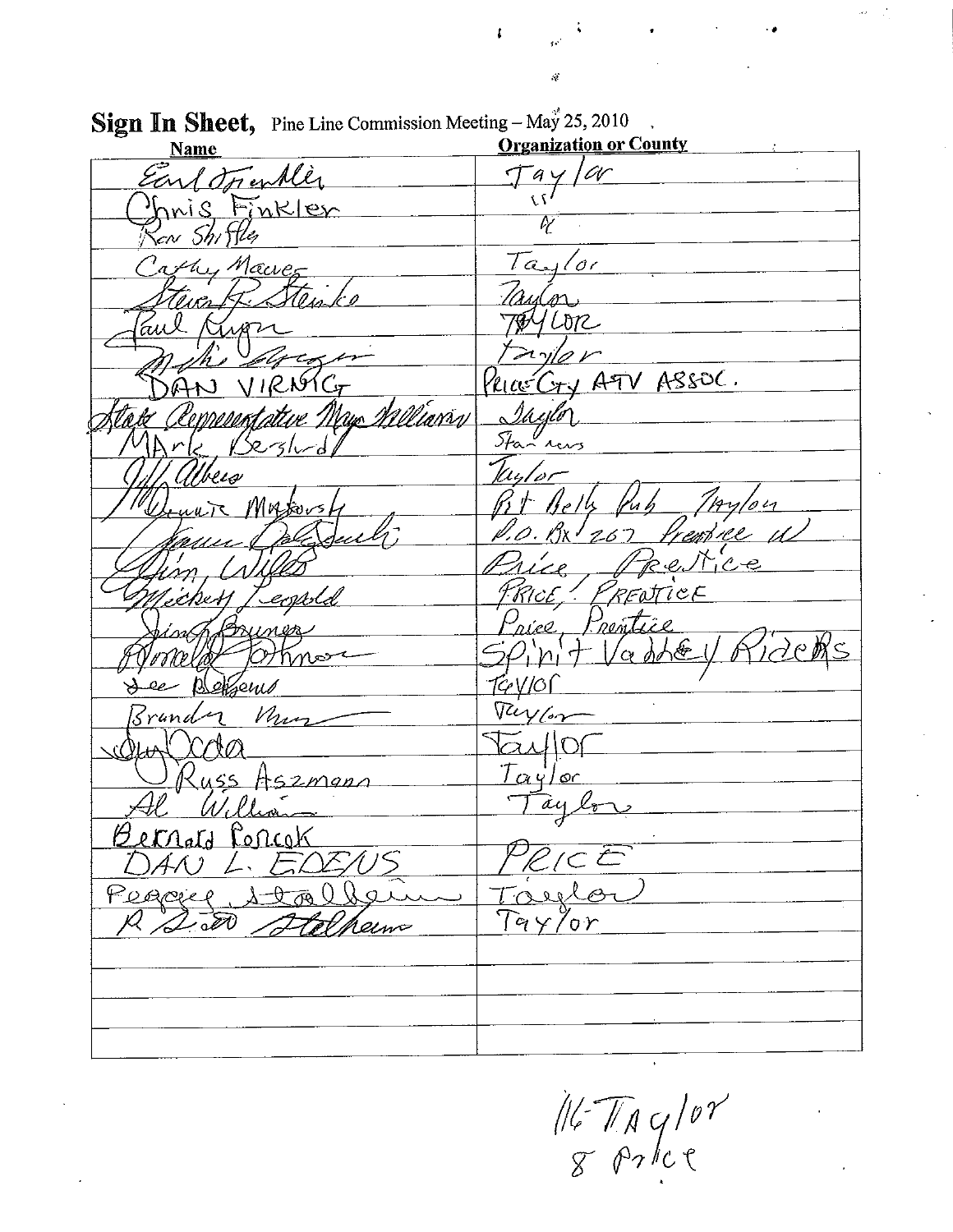| ెల<br><b>Name</b>                              | <b>Organization or County</b> |
|------------------------------------------------|-------------------------------|
| Eric Holm                                      | Price Co Forestry             |
| BRUCE MEYER                                    | $P$ <i>RICE</i> CO.           |
| DOWAYNE XILES                                  | PRICE CO.                     |
| Pele Barkelt                                   | <u>Price</u>                  |
| Roy Heilkinen                                  | Price                         |
| MIKE GRANBERG                                  | PRICE                         |
| $A$ <i>bi</i> $u \leq$<br>Jenke                |                               |
| Brad Rusch                                     | $6 \times 04$                 |
| Meyers<br>$  \gamma_A$                         | Taxlor                        |
|                                                | tough                         |
| Marvan Steer<br>Cleber<br>$U_{cr\gamma\gamma}$ | $\alpha$ / or                 |
|                                                |                               |
|                                                |                               |
|                                                |                               |
|                                                |                               |
|                                                |                               |
|                                                |                               |
|                                                |                               |
|                                                |                               |
|                                                |                               |
|                                                |                               |
|                                                |                               |
|                                                |                               |
|                                                |                               |
|                                                |                               |
|                                                |                               |
|                                                |                               |
|                                                |                               |
|                                                |                               |
|                                                |                               |
|                                                |                               |

## Sign In Sheet, Pine Line Commission Meeting - May 25, 2010

 $\sim 10^{-11}$  $\mathcal{A}$ 

 $\cdot$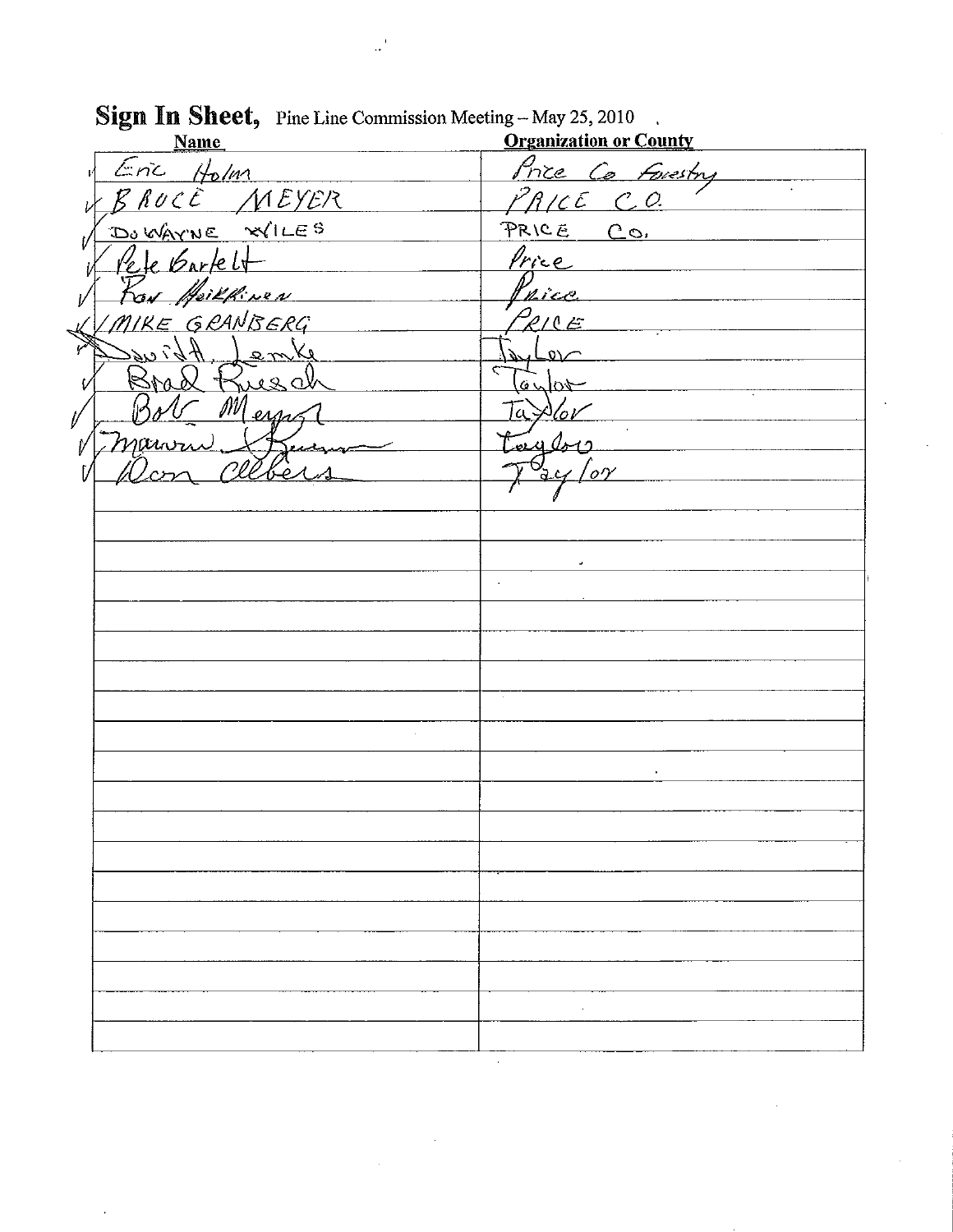#### **PRICE-TAYLOR RAIL TRAIL CORRIDOR COMMISSION WESTBORO VFW HALL April 20, 2010**

Meeting of the Price Taylor Rail Trail Commission was called to order by Chairman Marvin Kuenne on Apr 20, 2010 at 7 PM at Westboro VFW.

Present: Marvin Kuenne, Don Albers, DuWayne Wiles, Bruce Meyer, Dave Lemke, Ron Heikkinen, Mike Graberg, Bob Meyer, Ex-Officio Members – Brad Ruesch & Pete Bartelt. Visitors: Eric Holm, Price County Forestry and Donna Albers and 27 individuals that were concerned with the opening of the trail to ATV usage, sign-in list attached.

The minutes of the October 20, 2009 minutes were read, included therein the amount of \$6912.70 on account at Fidelity National Bank. Minutes approved on motion by Bob Meyer and a second by Bruce Meyer. Motion carried to accept minutes as read.

No treasurer's report was available due to the fact that Norris Erickson, current treasurer, announced his retirement from the Commission.

President Kuenne moved the ATV use of the trail up to the top of the agenda. There was an extensive discussion of converting the trail to 'all year round' ATV use. For reference to the ATV trail, the minutes of the October 2005 meeting were referred to. At that time the ATV club was instructed to submit a detailed plan. To this date, no plan has been received by any commission member. At this time numerous guests made known their opinions, both for and against said change. Said guests, and others without comments, were in attendance, a copy of sign in sheet attached hereto.

Motion made by Wiles, seconded by Lemke, to have Bartelt check with corporation counsel on legality of changing the original ordinance, and will call a special meeting once answered. Motion carried. (Note. After attorney opinion, Pete will contact Dan Virnig, president of Price County ATVs, and report on his findings).

Motion made by Dave Lemke, seconded by Mike Graberg, to give Pete Bartelt authority to contact the Price County corporation counsel, money at his discretion, to determine such legality of changing the original ordinance. Motion carried.

Per report of Bruce Meyer, Komarek road project is complete. Status of Ogema Industrial Park project is not known if finished. Bruce will contact proper authorities.

Brandon Mercer Encroachment: Prior to next meeting Kuenne, Albers, and Bob Meyer will go up to Mercer property, look over the situation and bring back their report.

Summer Trail Maintenance: O.K. For Randy Meyer to cut down poplar on trail right-of-way before they fall down on his property.

Motion made by Bob Meyer, seconded by DuWayne Wiles, for Brad to contact Jeff \_\_\_ regarding control of the beaver dam on Silver Creek. Motion carried.

Trail needs to be brushed in spots. DuWayne Wiles to contact MPS on brushing and bring report back to next meeting.

Culvert replacement on 'Blomberg' (40 feet) and North of Spring Road was discussed. Report to be brought to next meeting.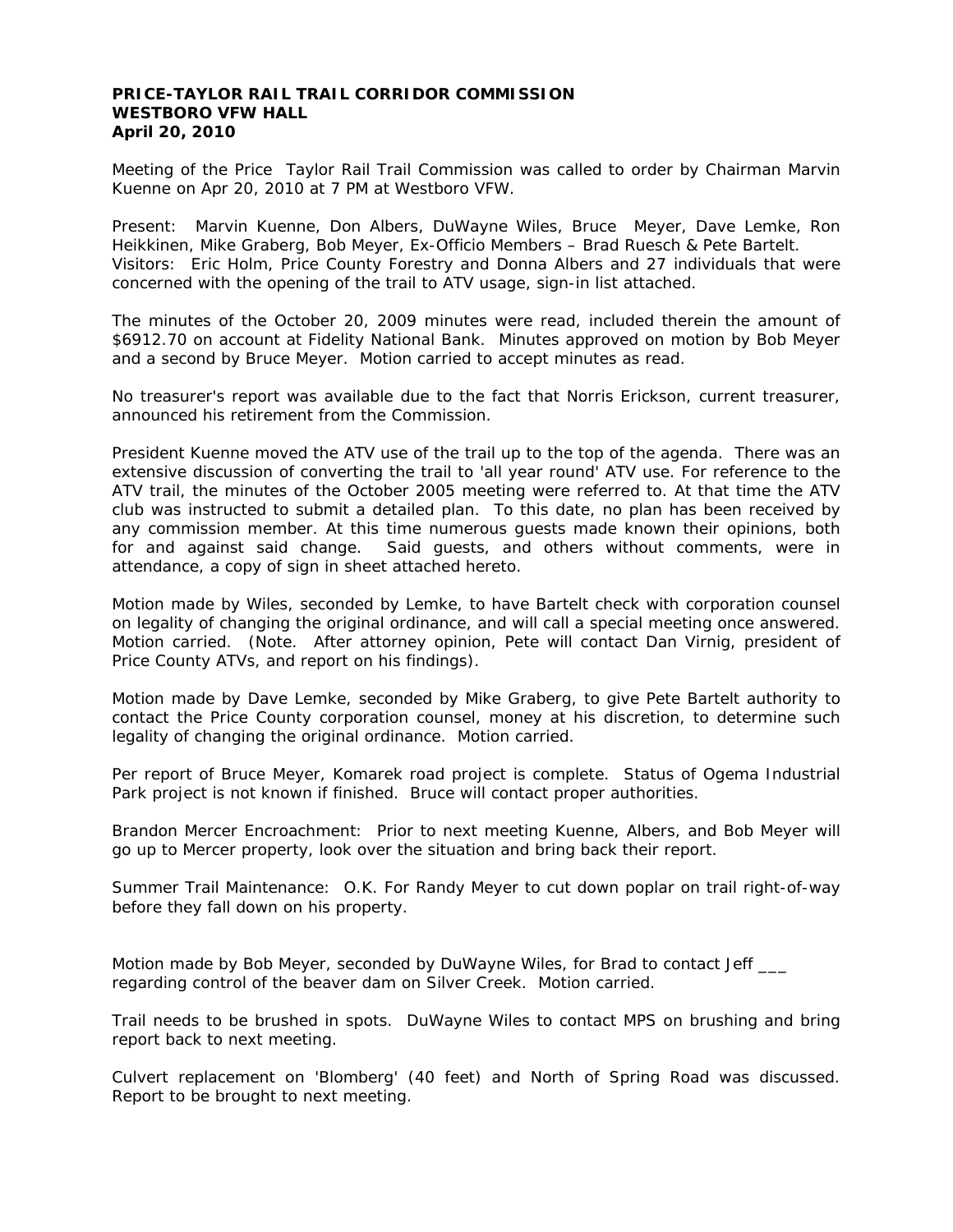Price County North End right-of-way addition. Figures given by Alice O'Donnell are \$10,000.00 for attorney's fee and \$39,000.00 for the additional mile.

Timber Sales: Put on 'to do' list.

Donation Box at Allman Street: No money put in since last October.

Motion made by Bruce Meyer and seconded by DuWayne Wiles to replace Norris Erickson as treasurer, due to retirement, with Bob Meyer. Motion carried.

Date of next meeting will be May 25, at Westboro V.F.W.

Meeting adjourned on motion by Mike Graberg, second by DuWayne Wiles. Motion carried.

Submitted by: Don Albers, Secretary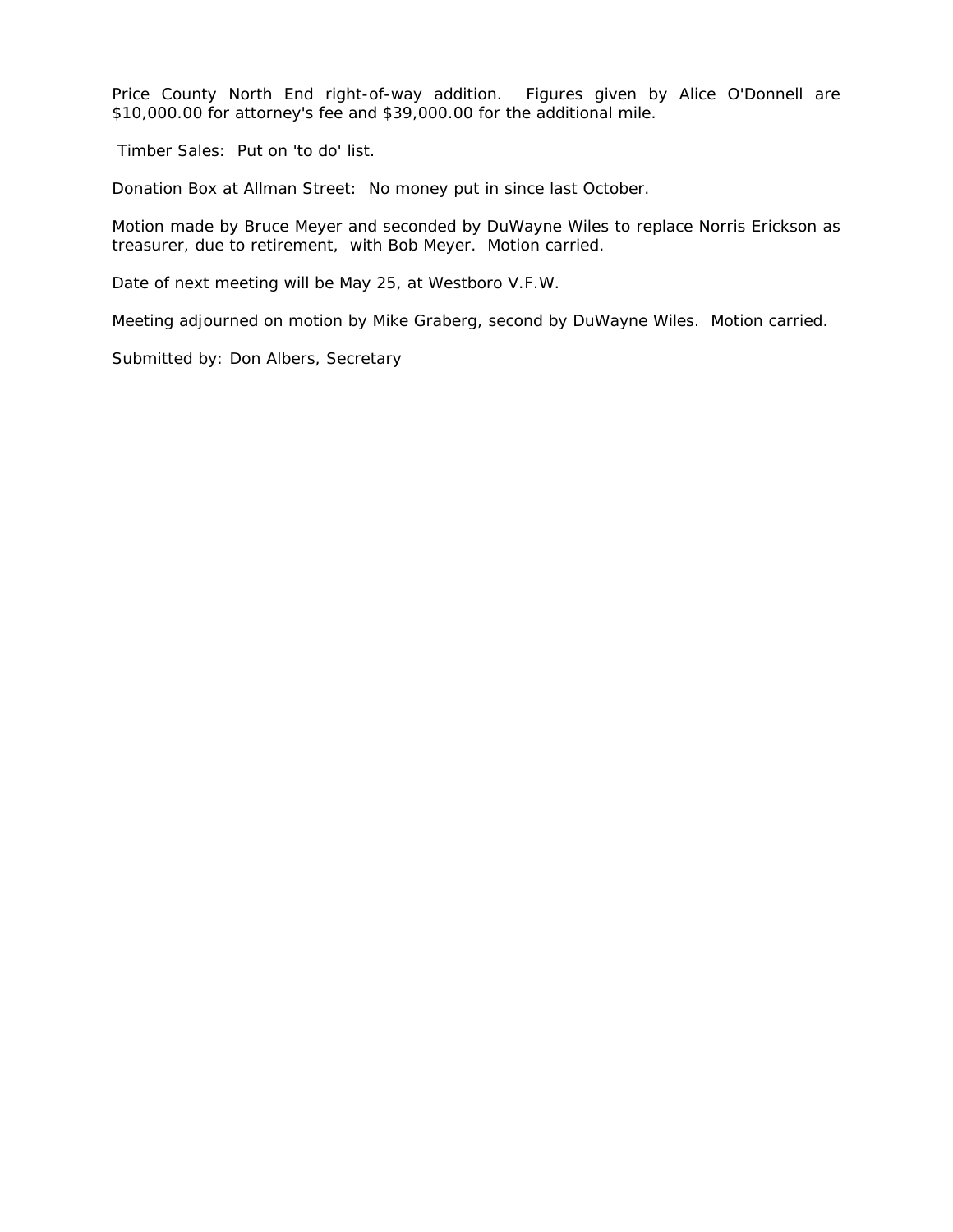#### **Organization or County Name** Herrenger BIU Price Brandon Merch  $tan\$ Bichard Elens TAYLOR tavlar Arcom  $\frac{1}{\sqrt{2}}$ IAnk Benghad  $Ta_{1/2}$ Albers PRICE MCREY LEOPUD Price Neumean  $M4R_{\rm s}$  STOWELL TAYLON MADE ATV TAYLON ames Belesewith Vore an E clean <u>Paus CTJ ATV ASSOC. Alice CTy TAVERN WA</u>FTUE AN VIRNIG TAYLOR MADE ATD CLUD TAMES -HARTL Dason Pademacht  $T$ a slo $\subset$  $Tay/or$  $455H52$ mann THM KORNER BAR TAU lor  $\mathcal{N}$ Potbr/lo Pub 9 Grill Sputhin Price County A Princ Combandonnement Preico Co SlomDerg revidette E Price Co PRICE (O ali Hoduna  $P$ rice  $CD$ 2010l Seubert Tric  $\mu$ ski $\nu$ Piice CO OHNA WOUCH PRILE CD. Taylor Co- Westboro 1es Den Ressell Blerner  $7a$ lor Co,  $\mathcal{V}|\mathit{acl}\rangle$ Janne

### Sign In Sheet, Pine Line Commission Meeting - April 20, 2010